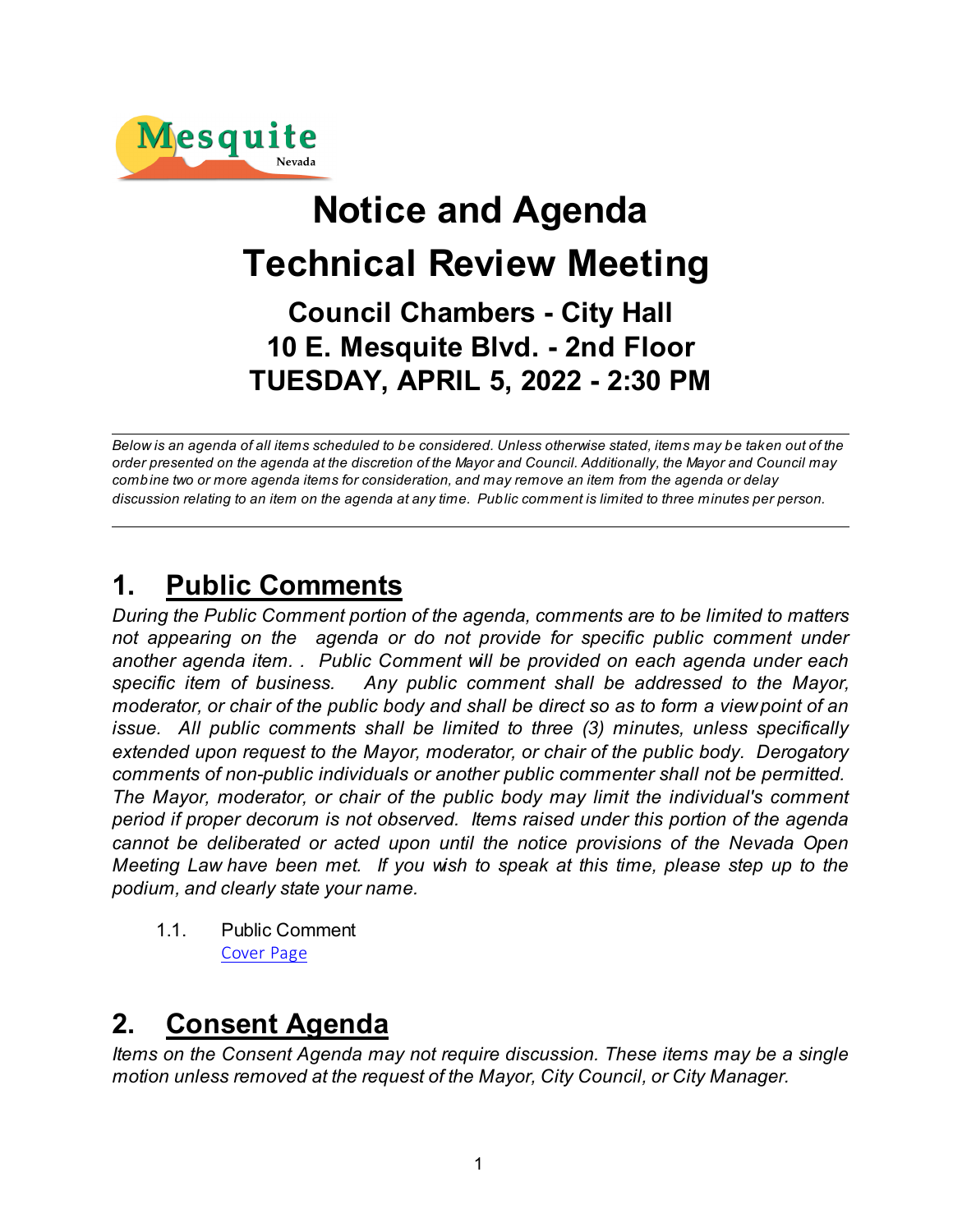2.1. Consideration for approval of the Tuesday, April 12, 2022 Regular City Council Meeting agenda; the February 22, 2022 City Council Meeting minutes; the March 8, 2022 City Council Meeting minutes; the March 15, 2022 Technical Review Meeting minutes and the March 22, 2022 City Council Meeting minutes.

- Public Comment - Discussion and Possible Action [Cover Page](https://legistarweb-production.s3.amazonaws.com/uploads/attachment/pdf/1306801/911ad725da3334eb22a13601b18a631b0.pdf)

[m02-22-22 RCC.docx](https://legistarweb-production.s3.amazonaws.com/uploads/attachment/pdf/1306746/m02-22-22_RCC.pdf)

[m03-08-22 RCC.doc](https://legistarweb-production.s3.amazonaws.com/uploads/attachment/pdf/1306747/m03-08-22_RCC.pdf)

[m03-15-22 TRM.docx](https://legistarweb-production.s3.amazonaws.com/uploads/attachment/pdf/1306796/m03-15-22_TRM.pdf)

[m03-22-22 RCC.docx](https://legistarweb-production.s3.amazonaws.com/uploads/attachment/pdf/1306797/m03-22-22_RCC.pdf)

2.2. Consideration of approval of:

| a) | Notification of Budget Transfers |  |
|----|----------------------------------|--|
|    |                                  |  |

- b) Notification of Budget Amendments
- c) Notification of Bills Paid
- d) Purchase Orders
- Public Comment
- Discussion and Possible Action

[Cover Page](https://legistarweb-production.s3.amazonaws.com/uploads/attachment/pdf/1305704/f1077541d07f97d4e2a5f61399a0cc6c0.pdf)

[Check Register - City Council Agenda 3.09.22 to 3.27.22.pdf](https://legistarweb-production.s3.amazonaws.com/uploads/attachment/pdf/1303727/Check_Register_-_City_Council_Agenda_3.09.22_to_3.27.22.pdf)

[City Council - Budget Trsfrs & POS 04.12.22 \(1\).pdf](https://legistarweb-production.s3.amazonaws.com/uploads/attachment/pdf/1308670/City_Council_-_Budget_Trsfrs___POS_04.12.22__1_.pdf)

2.3. Monthly Financials.

- Public Comment - Discussion and Possible Action [Cover Page](https://legistarweb-production.s3.amazonaws.com/uploads/attachment/pdf/1305215/e920434902f531f51913bc210414813d0.pdf)

[07 - January 22 Finance Report.pdf](https://legistarweb-production.s3.amazonaws.com/uploads/attachment/pdf/1304904/07_-_January_22_Finance_Report.pdf)

[08 - February 22 Finance Report.pdf](https://legistarweb-production.s3.amazonaws.com/uploads/attachment/pdf/1304905/08_-_February_22_Finance_Report.pdf)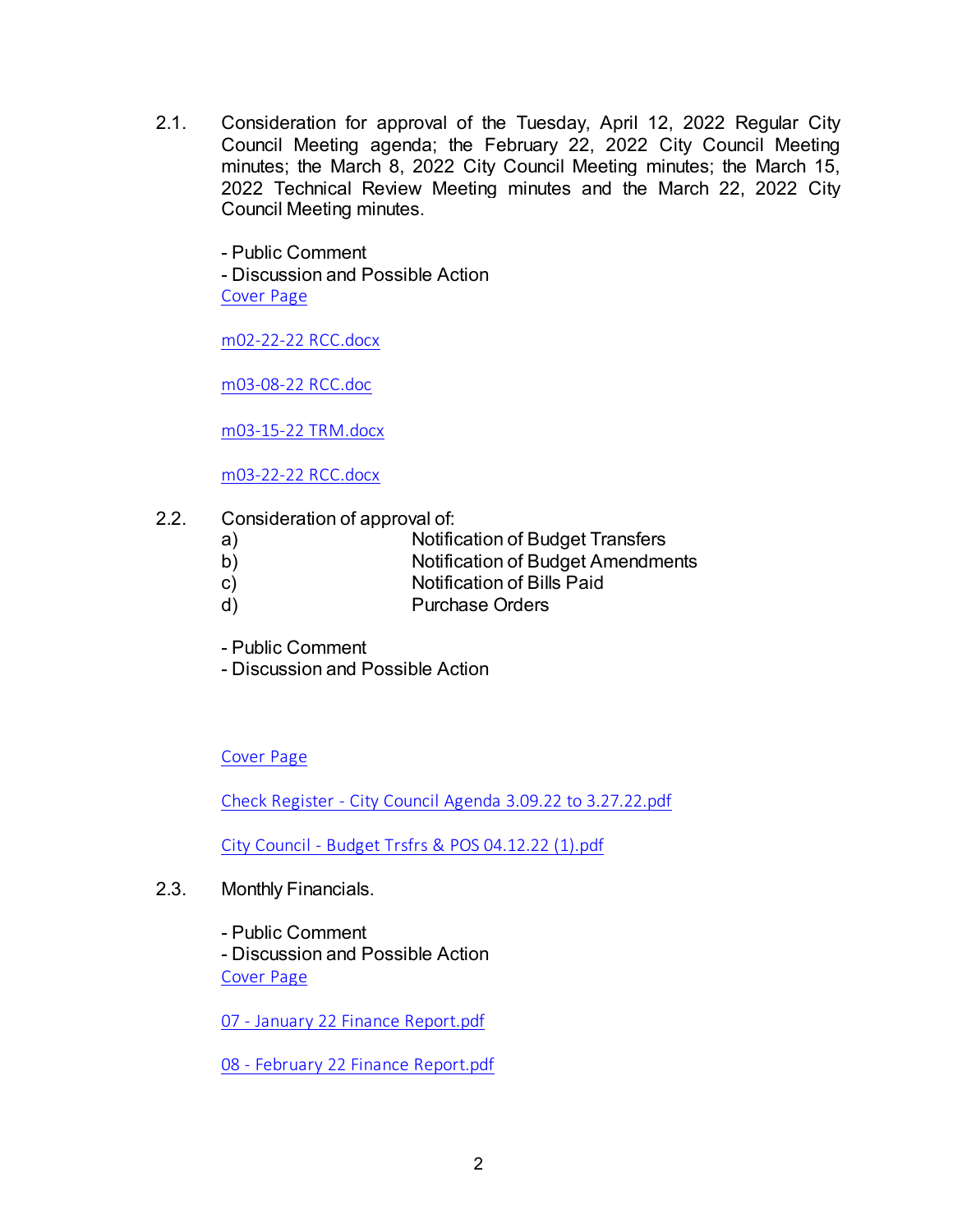2.4. Consideration for approval of the Agreement for Paradise Amusements, an Independent Contractor for Carnival Rides, Food, and Games during Mesquite Days 2022, 2023, 2024, and 2025.

- Public Comment - Discussion and Possible Action [Cover Page](https://legistarweb-production.s3.amazonaws.com/uploads/attachment/pdf/1307283/9a35f367f939bf72902d1151441a85f00.pdf)

[Mesquite Days Contractor Agreement.pdf](https://legistarweb-production.s3.amazonaws.com/uploads/attachment/pdf/1307279/Mesquite_Days_Contractor_Agreement.pdf)

# **3. Resolutions and Proclamations**

- 3.1. Consideration of Approval of Resolution No. R22-012, adopting Interlocal Contract (No. 3028) between the City of Mesquite and the Regional Transportation Commission of Southern Nevada for Mesquite Roadway Improvement Project - Thomas Edison Court.
	- Public Comments
	- Discussion and Possible Action

[Cover Page](https://legistarweb-production.s3.amazonaws.com/uploads/attachment/pdf/1307411/68e216da901af5b8778c08d38144297e0.pdf)

[ResNo\\_R22012.pdf](https://legistarweb-production.s3.amazonaws.com/uploads/attachment/pdf/1307388/ResNo_R22012.pdf)

[RTCContract\\_3028.pdf](https://legistarweb-production.s3.amazonaws.com/uploads/attachment/pdf/1307389/RTCContract_3028.pdf)

# **4. Department Reports**

- 4.1. Mayor's Comments and Reports [Cover Page](https://legistarweb-production.s3.amazonaws.com/uploads/attachment/pdf/1304145/5e135832f328253b2927c514a0f7ed9d0.pdf)
- 4.2. City Council and Staff Comments and Reports [Cover Page](https://legistarweb-production.s3.amazonaws.com/uploads/attachment/pdf/1304102/fa01bea38584ecb4f79dea899b5779880.pdf)

# **5. Zoning**

- 5.1. Consideration for approval of Resolution R22-009 for the Application #ZCM-22-001, V 22-001, and CUP 22-001. Proposal by Mr. Rod Kershaw to change the zoning on 2.28 acres from General Commercial (CR-2) to RV/ Motor Home (RV), and construct a 48-space Recreational Vehicle Park. The site is located at 850 Smokey Lane.
	- Public Hearing
	- Discussion and Possible Action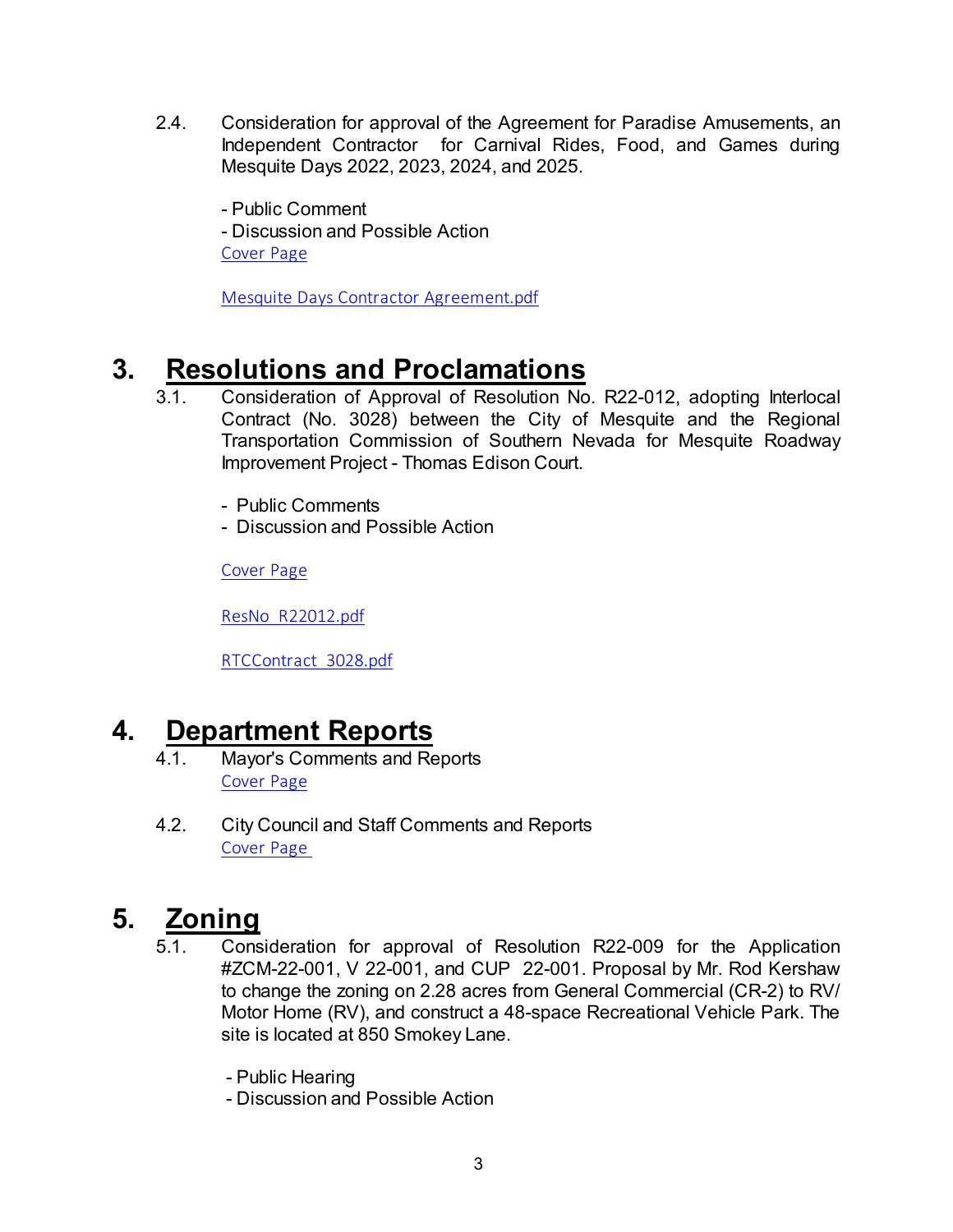[Cover Page](https://legistarweb-production.s3.amazonaws.com/uploads/attachment/pdf/1306804/33716f460bbf4bf41f4fcb6c8269580f0.pdf)

[ZCM-V 21-001 Smokey Lane RV Park staff memo draft.docx](https://legistarweb-production.s3.amazonaws.com/uploads/attachment/pdf/1304116/ZCM-V_21-001_Smokey_Lane_RV_Park_staff_memo_draft.pdf)

[Smokey Lane zoning map amendment Resolution 22-002 draft.docx](https://legistarweb-production.s3.amazonaws.com/uploads/attachment/pdf/1304117/Smokey_Lane_zoning_map_amendment_Resolution_22-002_draft.pdf)

[ZCM-22-001.pdf](https://legistarweb-production.s3.amazonaws.com/uploads/attachment/pdf/1304118/ZCM-22-001.pdf)

[V-22-001.pdf](https://legistarweb-production.s3.amazonaws.com/uploads/attachment/pdf/1304119/V-22-001.pdf)

[CUP-22-001.pdf](https://legistarweb-production.s3.amazonaws.com/uploads/attachment/pdf/1304120/CUP-22-001.pdf)

- 5.2. Consideration for approval of Resolution R22-010 for Zone Change Master Plan Case No. ZCM-22-002 (Mesquite Bluffs Apartments) to approve a zone change from Low Density Multi-Family (MF-2) to High Density Multi-Family (MF-4) on 17.808 acres at 600 W Old Mill .
	- Public Hearing
	- Discussion and Possible Action

[Cover Page](https://legistarweb-production.s3.amazonaws.com/uploads/attachment/pdf/1306806/fd21cf4fcba389251f73876c56473f440.pdf)

[R22-010\\_Mesquite\\_Bluffs.docx](https://legistarweb-production.s3.amazonaws.com/uploads/attachment/pdf/1304790/R22-010_Mesquite_Bluffs.pdf)

[General Vicinity Map for TM-22-003.pdf](https://legistarweb-production.s3.amazonaws.com/uploads/attachment/pdf/1302547/General_Vicinity_Map_for_TM-22-003.pdf)

[ZCM-V 21-002 Mesquite Bluffs staff memo draft.docx](https://legistarweb-production.s3.amazonaws.com/uploads/attachment/pdf/1302548/ZCM-V_21-002_Mesquite_Bluffs_staff_memo_draft.pdf)

[ZCM-22-002.pdf](https://legistarweb-production.s3.amazonaws.com/uploads/attachment/pdf/1302549/ZCM-22-002.pdf)

# **6. Administrative Items**

- 6.1. Consideration of Tentative Map Case No. TM-22-001 (Orleans at Mesquite Estates) to subdivide 19.48 acres into 57 single-family residential lots plus common open space areas. The property is zoned Single-Family Residential (SF) and is within the Mesquite Estates PUD.
	- Public Hearing
	- Discussion and Possible Action

[Cover Page](https://legistarweb-production.s3.amazonaws.com/uploads/attachment/pdf/1306811/14476ae3f2de883b1dde8f3b4c9577620.pdf)

[TM-22-001\\_The Orleans Staff Memo draft.doc](https://legistarweb-production.s3.amazonaws.com/uploads/attachment/pdf/1301931/TM-22-001_The_Orleans_Staff_Memo_draft.pdf)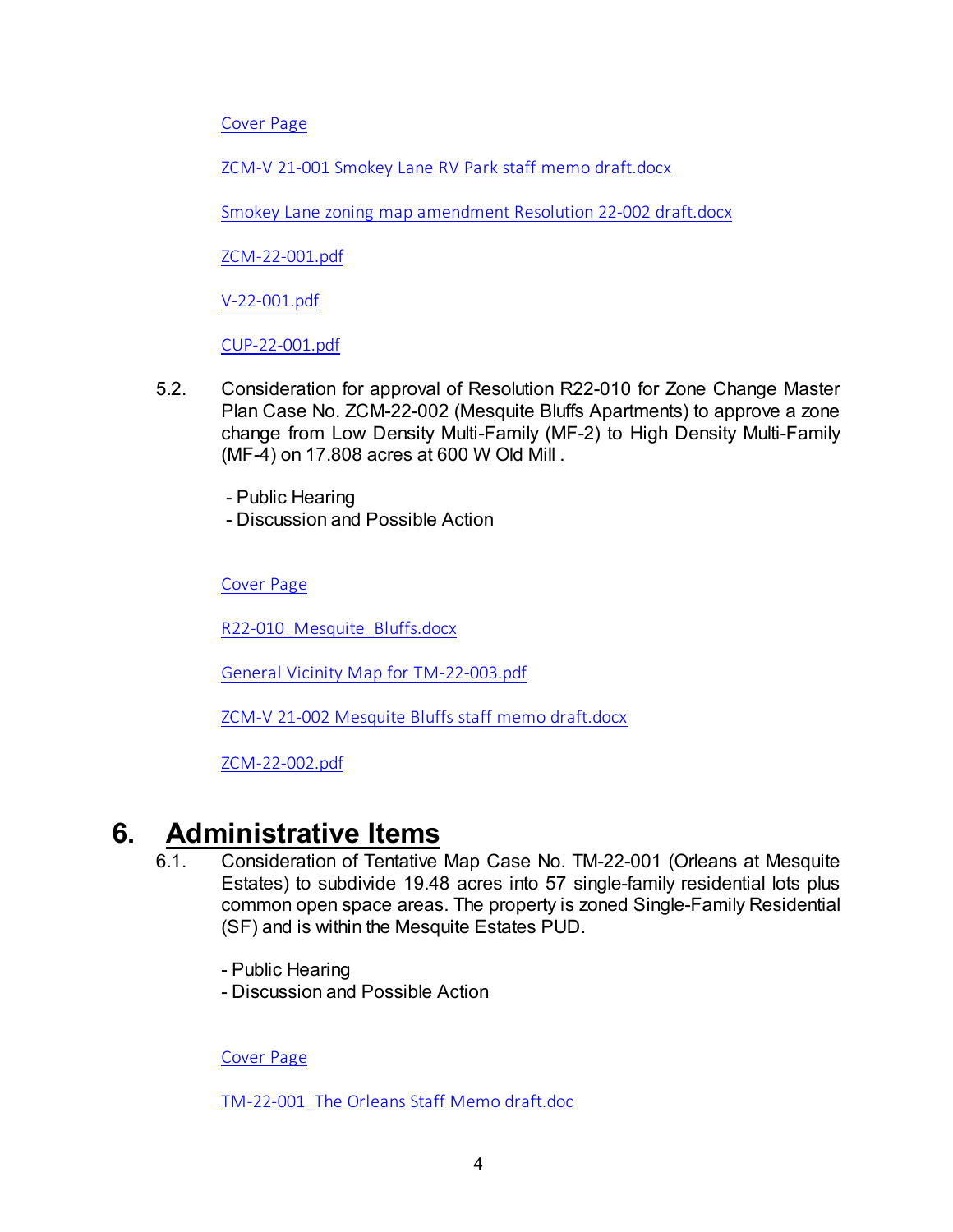[EngineerReviewLetter\\_11Feb22 Orleans subdivision.pdf](https://legistarweb-production.s3.amazonaws.com/uploads/attachment/pdf/1301932/EngineerReviewLetter_11Feb22_Orleans_subdivision.pdf)

[TM-22-001.pdf](https://legistarweb-production.s3.amazonaws.com/uploads/attachment/pdf/1301933/TM-22-001.pdf)

6.2. Consideration of Tentative Map Case No. TM-22-002 (The Laurels at Mesquite Estates) to subdivide 24.91 acres into 62 single-family residential lots plus common open space areas. The property is zoned Single-Family Residential (SF) and is within the Mesquite Estates PUD.

- Public Hearing - Discussion and Possible Action [Cover Page](https://legistarweb-production.s3.amazonaws.com/uploads/attachment/pdf/1306810/462b8b421686c09a3b6b73f4ba7e21df0.pdf)

[TM-22-002.pdf](https://legistarweb-production.s3.amazonaws.com/uploads/attachment/pdf/1302048/TM-22-002.pdf)

[TM-22-002\\_The Laurels Staff Memo draft.doc](https://legistarweb-production.s3.amazonaws.com/uploads/attachment/pdf/1302049/TM-22-002_The_Laurels_Staff_Memo_draft.pdf)

[EngineerReviewLetter\\_11Feb22 The Laurels.pdf](https://legistarweb-production.s3.amazonaws.com/uploads/attachment/pdf/1302050/EngineerReviewLetter_11Feb22_The_Laurels.pdf)

- 6.3. Consideration of Tentative Map Case No. TM-22-003 (Sycamore Glenn at Mesquite Estates) to approve an 89 lot Single Family subdivision located at 110 Paradise Parkway, in the Mesquite Estates Planned Unit Development.
	- Public Hearing
	- Discussion and Possible Action

[Cover Page](https://legistarweb-production.s3.amazonaws.com/uploads/attachment/pdf/1306812/b3a0bdf2a593c3bff060ea6312294baa0.pdf)

[General Vicinity Map for TM-22-003.pdf](https://legistarweb-production.s3.amazonaws.com/uploads/attachment/pdf/1302560/General_Vicinity_Map_for_TM-22-003.pdf)

[TM-22-003\\_ Sycamore Glenn Staff Memo draft.doc](https://legistarweb-production.s3.amazonaws.com/uploads/attachment/pdf/1302561/TM-22-003__Sycamore_Glenn_Staff_Memo_draft.pdf)

[TM-22-003.pdf](https://legistarweb-production.s3.amazonaws.com/uploads/attachment/pdf/1302562/TM-22-003.pdf)

- 6.4. Discussion regarding the driving range property located at Wolf Creek Golf Course whether to Lease or Sell.
	- Public Comment

- Discussion and Possible Action

- [Cover Page](https://legistarweb-production.s3.amazonaws.com/uploads/attachment/pdf/1308437/6e420da5cf2f0d63df137751755692060.pdf)
- 6.5. Discussion regarding the possibility of a retail liquor tax of 3%.
	- Public Comment
	- Discussion and Possible Action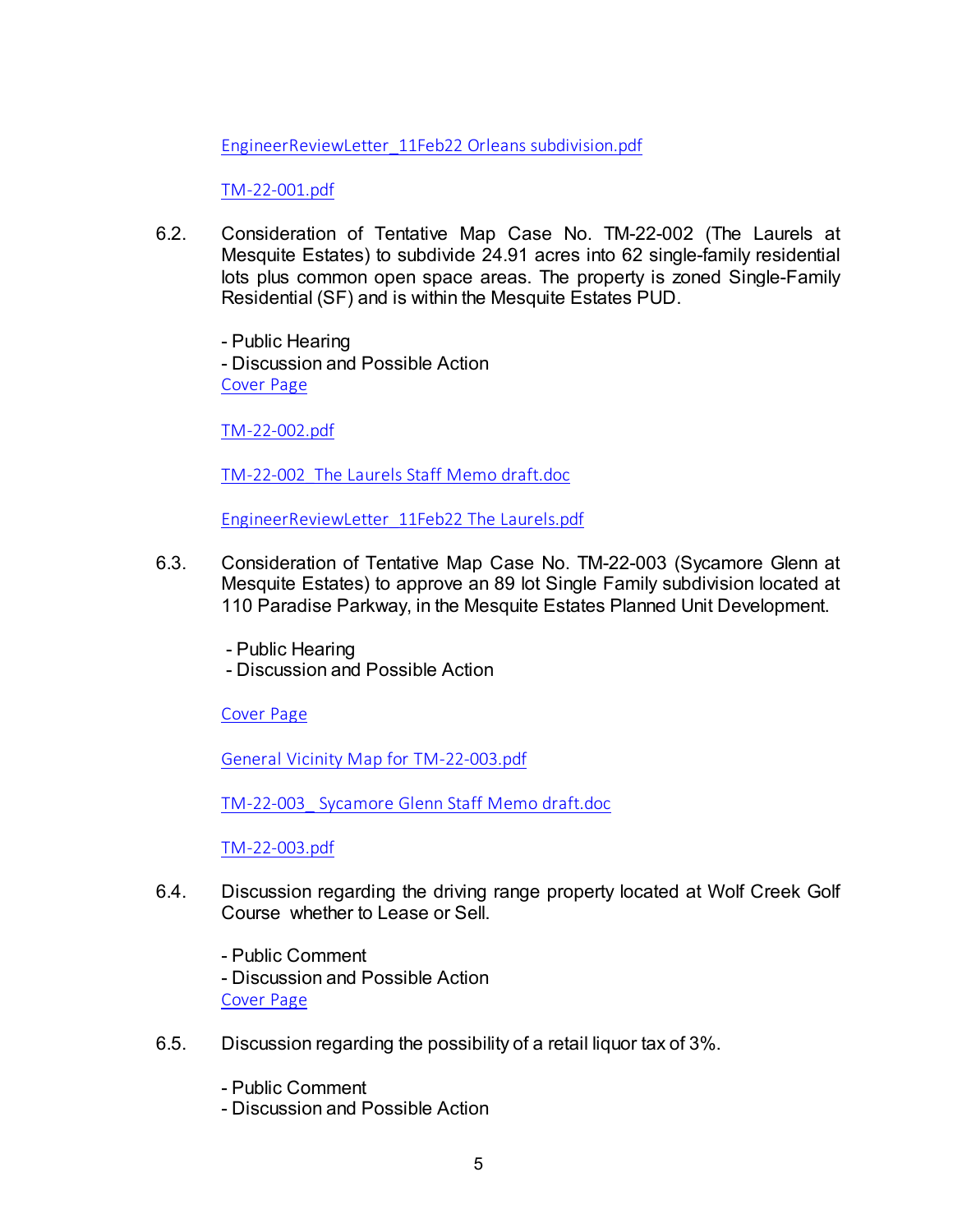[Cover Page](https://legistarweb-production.s3.amazonaws.com/uploads/attachment/pdf/1308655/477f2180d6d0f7750cac02fb00a8ccb00.pdf)

# **7. Public Comments**

*After all council business has concluded, this Public Comment portion of the agenda shall be open to all viewpoint comments, including agendized items. . Any public comment shall be addressed to the Mayor, moderator, or chair of the public body and shall be direct so as to form a view point of an issue. All public comments shall be limited to three (3) minutes, unless specifically extended upon request to the Mayor, moderator, or chair of the public body. Derogatory comments of non-public individuals or another public commenter shall not be permitted. The Mayor, moderator, or chair of the public body may limit the individual's comment period if proper decorum is not observed. Items raised under this portion of the agenda cannot be deliberated or acted upon until the notice provisions of the Nevada Open Meeting Law have been met. If you wish to speak at this time, please step up to the podium, and clearly state your name.*

7.1. Public Comment [Cover Page](https://legistarweb-production.s3.amazonaws.com/uploads/attachment/pdf/1304069/aec76bdb74f291261708a017e9cf232c0.pdf)

# **8. Adjournment**

8.1. Adjournment [Cover Page](https://legistarweb-production.s3.amazonaws.com/uploads/attachment/pdf/1304077/a4e70326b6b0edd406fa0996083ea2bc0.pdf)

*Note: Please be advised that the Standing Rules of the City Council are available for your information and posted in the bulletin board on the first floor of City Hall. The Standing Rules govern the conduct of City Council Meetings. These Standing Rules may be acted upon and utilized by the Mayor and City Council at any City Council Meeting.*

*To obtain any or all supporting materials for this Agenda, please contact the Clerk's Office at 702-346-5295.*

*Members of the public who are disabled and require special assistance or accommodation at the meeting are requested to notify the City Clerk's Office -City Hall in writing at 10 E. Mesquite Blvd., Mesquite, NV, 89027 or by calling 346-5295 twenty-four hours in advance of the meeting.*

*THIS NOTICE AND AGENDA HAS BEEN POSTED ON OR BEFORE 9:00 AM ON THE THIRD WORKING DAY BEFORE THE MEETING AT THE FOLLOWING LOCATIONS:* 

- *1. Mesquite City Hall, 10 E. Mesquite Blvd., Mesquite, Nevada*
- *2. Mesquite Community & Senior Center, 102 W. Old Mill Road, Mesquite, Nevada*
- *3. Mesquite Post Office, 510 W. Mesquite Blvd., Mesquite, Nevada*
- *4. Mesquite Library, 121 W. First North, Mesquite, Nevada*

*The agenda is also available on the Internet at<http://www.mesquitenv.gov> and [http://nv.gov](http://nv.gov/)*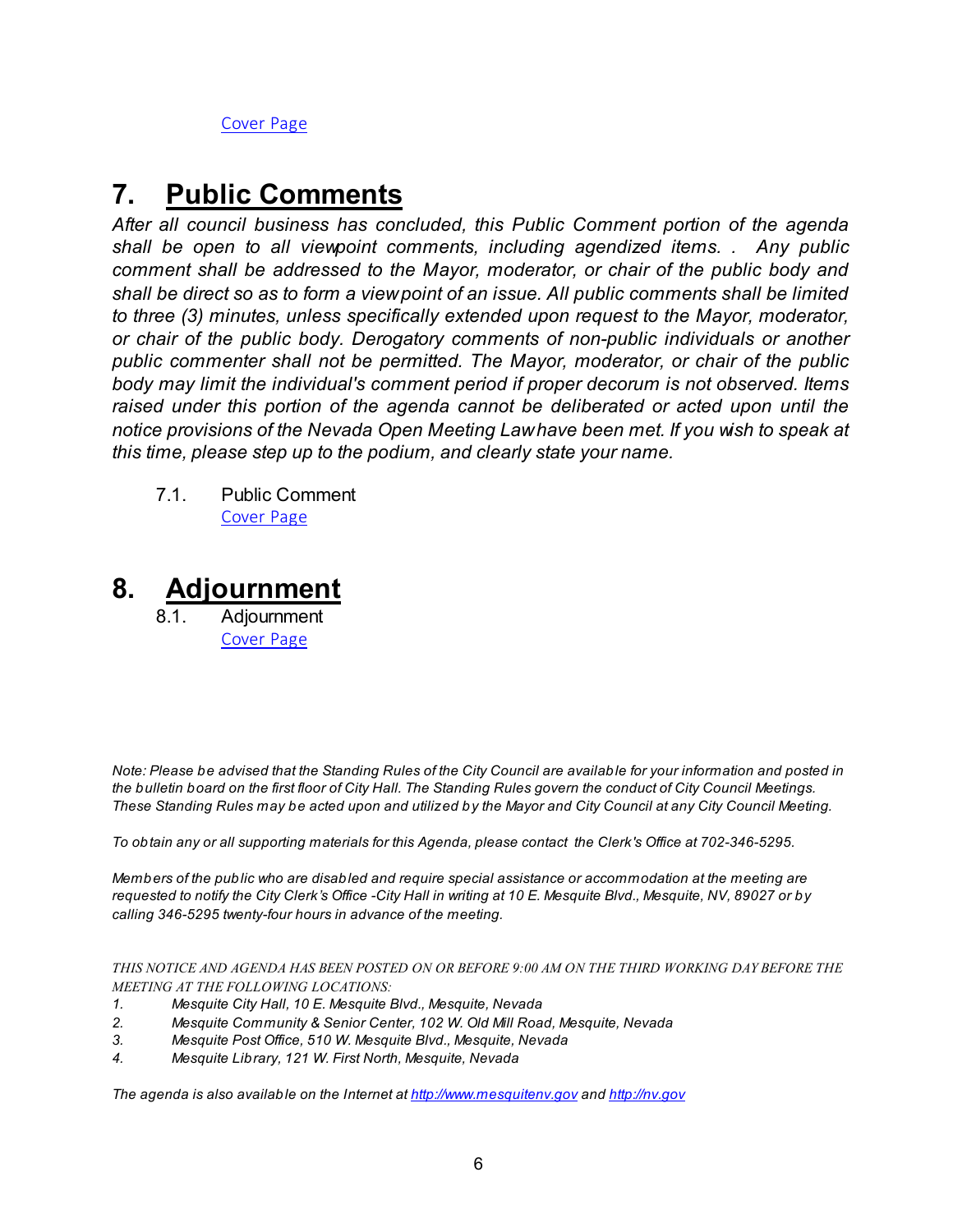## **RULES OF PROCEDURE**

### **1. Authority:**

1.1 The Mesquite City Charter Article II, Section 2.060(2), Provides that the **City** Council may adopt rules for the government of its members and its meetings; These Rules of Procedure shall be in effect upon their adoption by the Council and until such time as they are amended or new rules are adopted in the manner provided by these Rules of Procedure.

### **2. General Rules:**

2.1. **PUBLIC MEETINGS**: All meetings of the Council shall be open to the public, expect those provided in NRS 241 and 288. The agenda and backup material shall be open to public inspection in the City Clerk's Office.

2.2 **QUORUM:** A majority of the members of the Council shall constitute a quorum and be necessary for the transaction of business. If a quorum is not present, those in attendance will be named and they shall adjourn to a later time.

2.3 **MINUTES:** A written account of all proceedings of the Council shall be kept by the City Clerk and shall be entered into the official records of the Council.

2.4 **RIGHT TO FLOOR:** Any member desiring to speak shall be recognized by the chair, and shall confine his remarks to the item under consideration.

2.5 **CITY MANAGER**: The City Manager or his/her designee shall attend all meetings of the Council. The City Manager may make recommendations to the Council and shall have the right to take part in all discussions of the Council, but shall have no vote.

2.6 **CITY ATTORNEY**: The City Attorney or Deputy City Attorney shall attend all meetings of the Council and shall, upon request, given an opinion, either written or verbal, on questions of the law.

2.7 **CITY CLERK**: The City Clerk or Deputy City Clerk shall attend all meetings of the Council and shall keep the official minutes and perform such other duties as required by the Council.

2.8 **OFFICERS AND STAFF:** Department heads of the City, when there is pertinent business from their departments on the Council agenda, shall attend such Council meetings upon request of the City Manager.

2.9 **RULES OF ORDER:** "Roberts Rules of Order Newly Revised" 11th Edition shall govern the proceedings of the Council in all cases, provided they are not in conflict with these rules.

### **3. Types of Meetings:**

- 3.1 **REGULAR CITY COUNCIL MEETINGS**: The City Council shall meet in regular session at 5:00 p.m. on the second and fourth Tuesday of each month. The City Council may, as it deems necessary, schedule a regular meeting on a date other than the second and fourth Tuesday of each month, in accordance with Article II, Section 2.040 of the Mesquite City Charter and the provisions of Nevada Revised Statutes ("NRS") chapter 241.
- 3.2 **TECHNICAL REVIEW MEETINGS**: Pursuant to Article II, Section 2.040(2) of the Mesquite City Charter, the City Council shall hold Technical Review Meeting at 1:30 p.m. on the first and third Tuesday of each month. The purpose of Technical Review Meetings shall be to establish the business to be heard for only the next relevant Regular City Council meeting and other matters properly related thereto.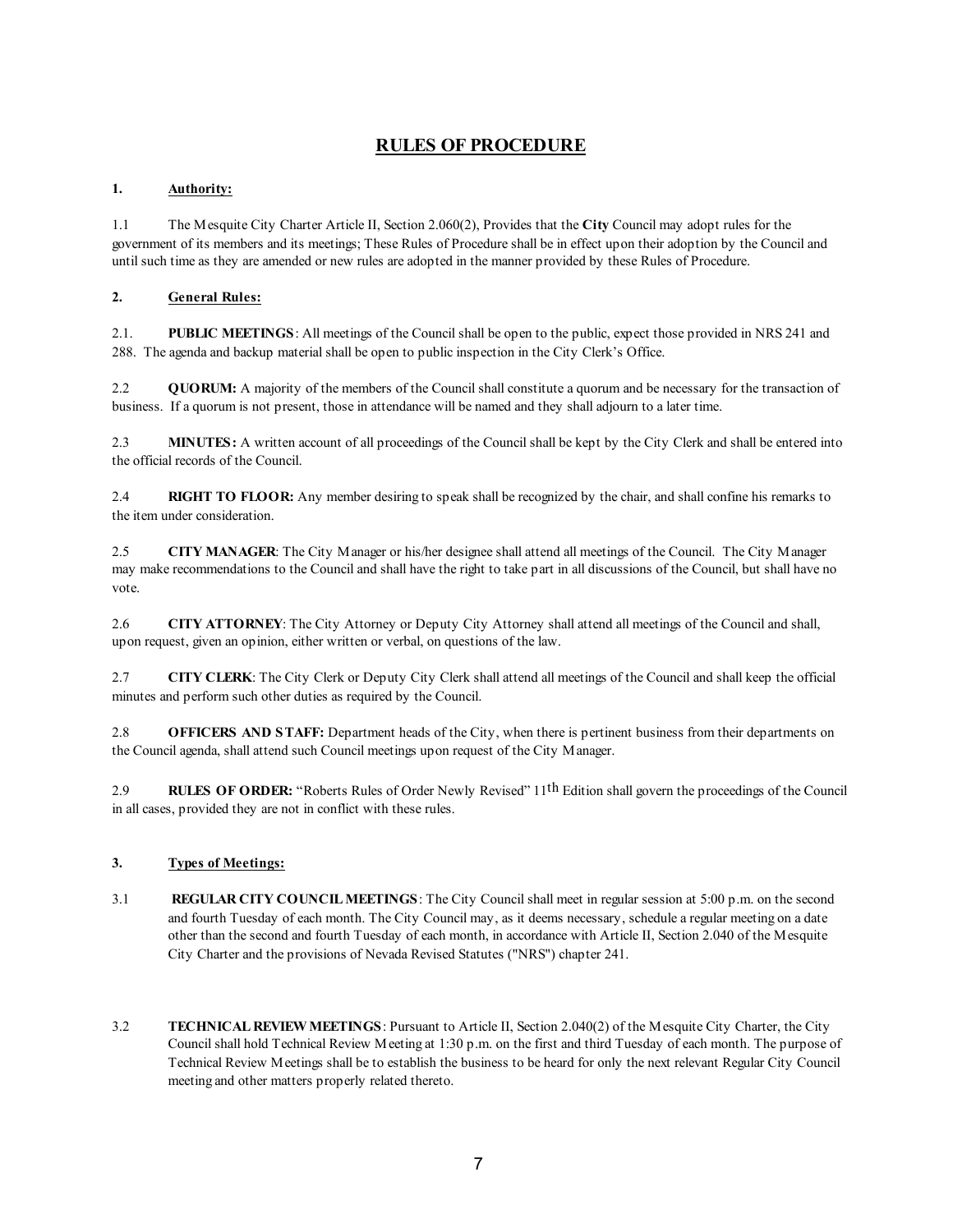- 3.3 **ROLE OF MAYOR**: The Mayor shall preside over both Technical Review Meetings and Regular City Council Meetings. The Mayor may decide in what order to take business from the Agenda. In the Mayor's absence, the Mayor Pro Tem shall fulfill the role of the Mayor. If both the Mayor Pro Tem and the Mayor are absent, the City Council shall choose by majority vote a temporary chair who shall fulfill the administrative duties of presiding over the City Council Meeting. Nothing in this provision shall either abridge or delegate the duties of the Mayor, Mayor Pro Tem or the City Council as provided in Article III of the Mesquite City Charter, except as to the sole issue of fulfilling administrative duties and conducting and directing business during a meeting.
- 3.4 **PLACE OF MEETINGS**: The City Council herewith designates as its Council Chambers, for the conduct of all regular meetings, the Council Chambers in City Hall located at 10 East Mesquite Boulevard, Mesquite, Nevada, or such other place as the City Council may from time to time determine.
- 3.5 **SPECIAL MEETINGS**: Special meetings of the City Council include any meeting other than its regular meetings of a quorum of the City Council not exempted from the requirements of NRS Chapter 241. Special meetings of the City Council may be called by the Mayor or a majority of the City Council in compliance with Article II, Section 2.050 of the Mesquite City Charter and the provisions of NRS chapter 241.
- 3.6 **ADJOURNED MEETINGS**: Any meeting of the City Council may be continued or adjourned from day to day by a call of the Mayor or Councilmember and ratified by a majority vote, and in accordance with an agenda noticed pursuant to NRS chapter 241, but not beyond the next scheduled regular meeting.
- 3.7 **EXECUTIVE SESSIONS**: Executive sessions, closed meetings or non-public meetings may be held in accordance with the provisions of NRS chapters 241 and 288.220.

### **4. Duties of Presiding Officer and Meeting Decorum**

- 4.1 **PRESIDING OFFICER:** The Mayor, when present, shall preside as Chairman at all meetings of the City Council. In the absence of the Mayor, the Mayor Pro Tern shall preside; in the absence of the Mayor and Mayor Pro Tern, the quorum of present Councilmembers shall choose a presiding officer. The Presiding Officer of any meeting of the City Council shall have the same right as any other member of the City Council to initiate a motion, question or debate. The Presiding Officer shall preserve order and decorum, and confine Councilmembers in debate to the question under discussion.
- 4.2 **COUNCIL VOTE**: Unless a roll call vote is requested or necessitated due to a malfunction of the electronic vote system, the vote on any motion, resolution or ordinance shall be cast electronically and displayed for public view.
- 4.3 **DECORUM OF THE DAIS:** During meetings, all persons present shall assist in preserving order and decorum by limiting conversation and the use of cellular devices that may delay or interrupt the proceedings.
- 4.4 **POINTS OF ORDER:** Any Councilmember may at any time raise a point of order objection as appropriate by stating the phrase "Point of Order." The Councilmember shall be afforded the opportunity to explain his or her point of order objection to the Mayor. The Mayor shall rule on the point of order. The Mayor may seek advice from the City Clerk in ruling upon any point of order. If the Mayor's ruling is against the Council member's call for the Point of Order, a vote of the Council may be requested.

#### **5. Order of Business and Agenda**

5.1 **AGENDA:** The order of business of each meeting shall be as contained in the agenda in accordance with NRS 241 prepared by the City Clerk and approved by the City Manager. The agenda shall be delivered to members of the Council at least three (3) working days preceding the meeting to which it pertains.

5.2 **SPECIAL INTEREST/PRESENTATION ITEMS**: Unless otherwise approved by the City Manager, and in order to provide for the effective administration of City Council business, a maximum of four (4) items of special interest or presentation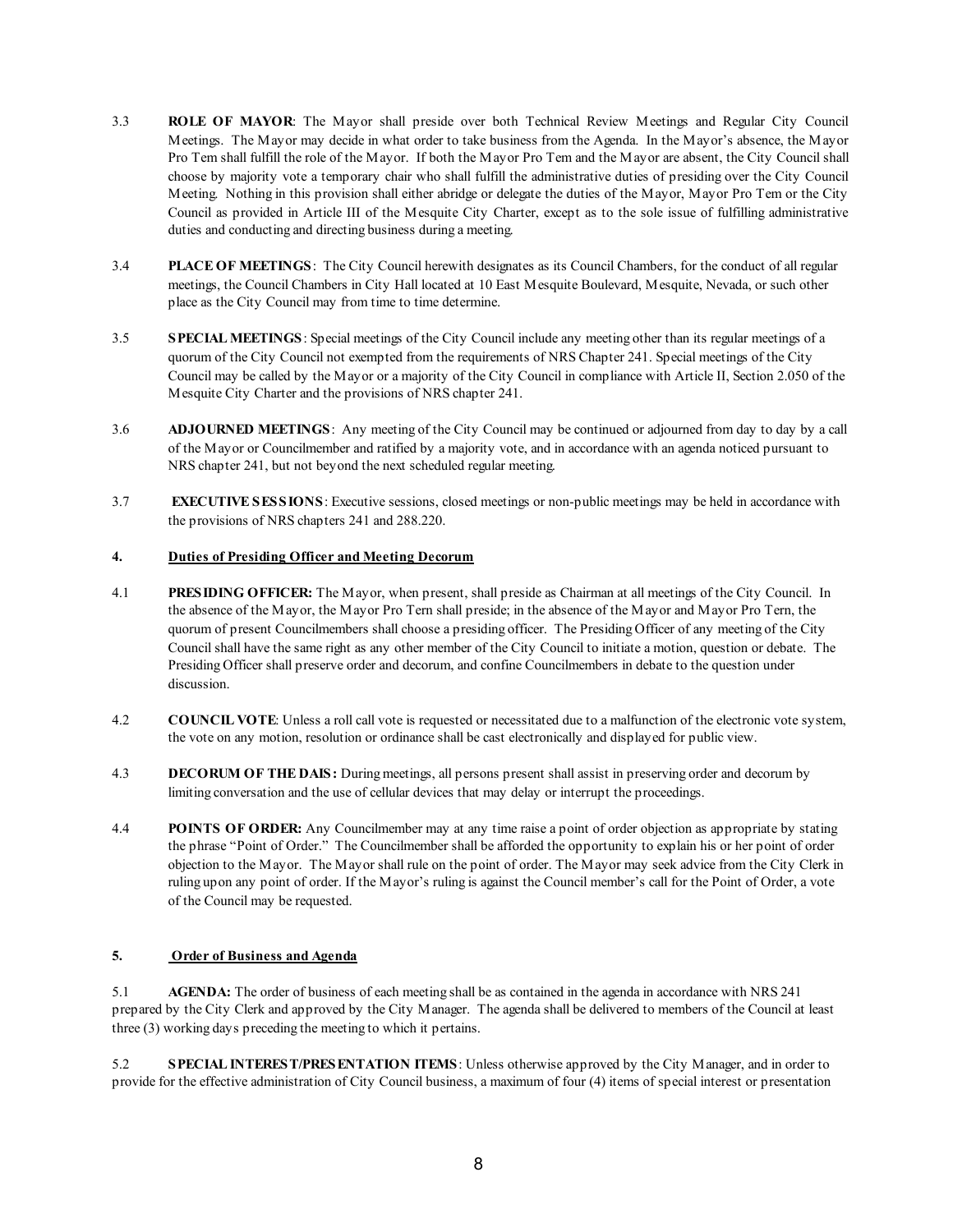shall be scheduled on one agenda. Special Interest/Presentation items must appear on the agenda and it is not appropriate for presentations to be made during the public comment portion of the meeting.

### **6. Voting**

6.1 All voting procedures shall be in accordance with Parliamentary Authority.

6.2 **POINT OF INFORMATION:** This is a request by a Council member, directed to the Presiding Officer or appropriate individual for information relevant to the pending item. A Point of Information takes precedence over a main motion, is not debatable, is not amendable, is not superseded by other motions, and is ruled on for appropriateness by the Presiding Officer.

6.3 **ABSTENTIONS:** A member may abstain from voting for any reason s/he deems appropriate.

6.4 **FAILURE OF AFFIRMATIVE MOTION:** The failure of a motion calling for affirmative action is not the equivalent of the passage of a motion calling for the opposite negative action. The failure of such affirmative motion constitutes no action.

6.5 **FAILURE OF NEGATIVE MOTION**: The failure of a motion calling for a negative action is not the equivalent of the passage of a motion calling for the opposite affirmative action. The failure of such a negative motion constitutes no action.

6.6 **LACK OF PASSAGE OF A MOTION:** In some instances (maps in particular, per NRS) lack of passage of a motion may result in the item being "deemed approved." In other instances no action may result in confusion and complication for the applicant. In all cases the City Council will strive to achieve a decision or action.

### **7. Citizens' Rights**

7.1 **ADDRESSING THE CITY COUNCIL:** Any person desiring to address the Council by oral communication can do such during Public Comments (at the beginning and closing of the meeting), or on a particular item on the agenda.

7.2 **TIME LIMIT:** Each person addressing the Council shall step to the microphone, shall give his/her name in an audible tone of voice for the record and, unless further time is granted by the Presiding Officer, shall limit the time of his/her comments to three (3) minutes.

7.3 **PUBLIC COMMENT CONTENT***:* The presiding officer or the majority of City Council may prohibit comment if the content of the comments is a topic that is not relevant to, or within the authority of, the public body, or if the content of the comments is willfully disruptive of the meeting by being irrelevant, repetitious, slanderous, offensive, inflammatory, irrational, or amounting to personal attacks or interfering with the rights of other speakers.

7.4 **DISRUPTIVE CONDUCT:** Any person who willfully disrupts a meeting to the extent that its orderly conduct is made impractical may be removed from the meeting by order of the Presiding Officer or majority of the City Council. A person willfully disrupts a meeting when s/he (1) uses physical violence, threatens the use of physical violence or provokes the use of physical violence, or (2) continues to use loud, boisterous, unruly, or provocative behavior after being asked to stop, which behavior is determined by the Presiding Officer or a majority of the City Council present to be disruptive to the orderly conduct of the meeting, or (3) fails to comply with any lawful decision or order of the Presiding Officer or of a majority of the City Council relating to the orderly conduct of the meeting.

### 7.5 **WRITTEN COMMUNICATIONS:**

a. In General: Interested parties or their authorized representatives may address the Council by written communication in regard to any matter concerning the City's business or over which the Council has control at any time by direct mail to Council members, email, or by addressing it to the City Clerk and copies will be distributed to the Council members.

b. At City Council Meetings: Except as provided in subsection c, written communications will not be read at City Council meetings, but will be attached to the item as part of the record, tallied, and reported by the City Clerk as generally in favor of or against the proposition.

c. Exceptions: A written communication to the City Council may be read by City staff at a City Council meeting when (1) the person making the written communication has asked it be read aloud, (2) the person is unavailable to be at the meeting due to